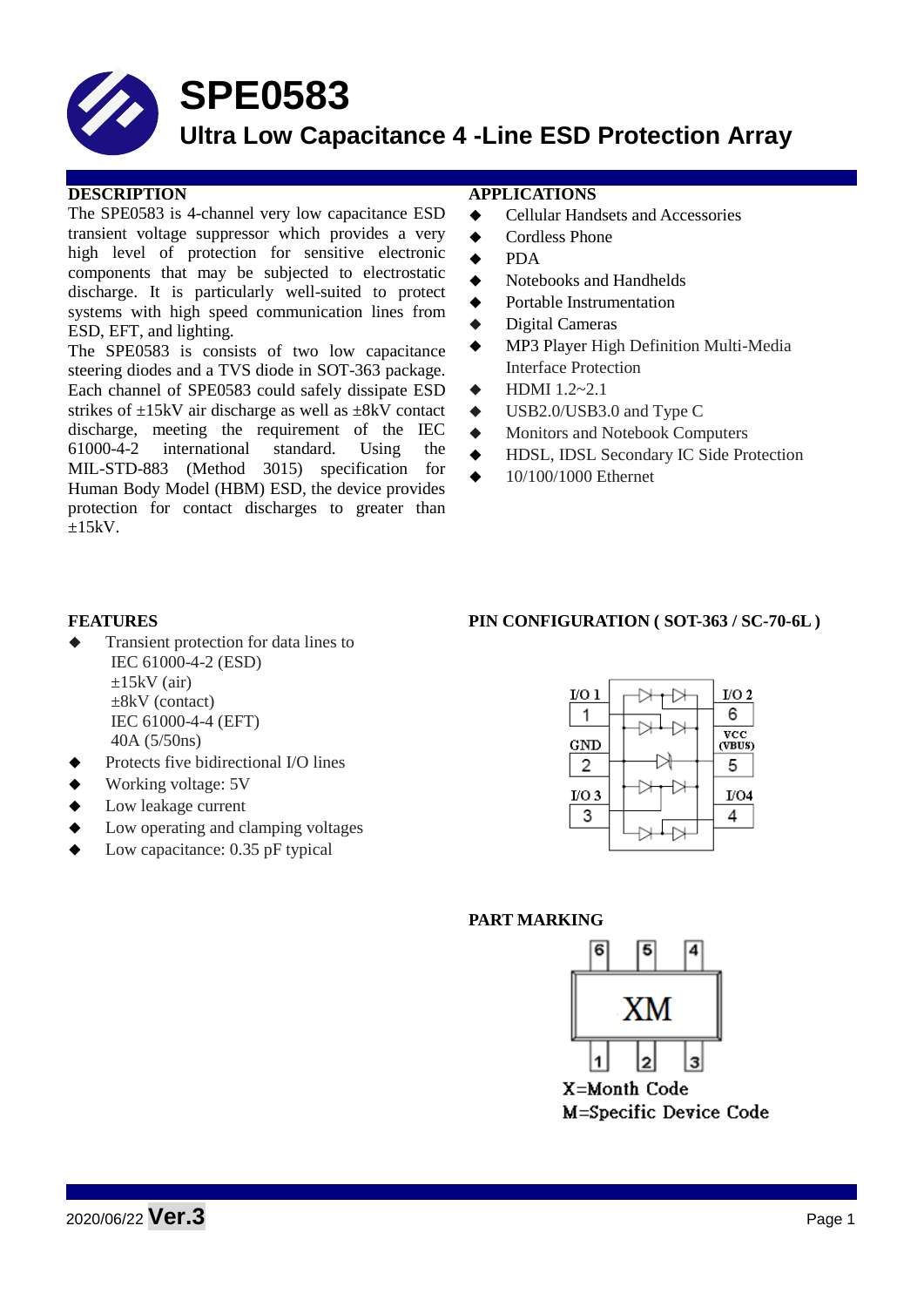

**SPE0583**

## **Ultra Low Capacitance 4 -Line ESD Protection Array**

#### **ORDERING INFORMATION**

| <b>Part Number</b>   | Package | <b>Part Marking</b> |
|----------------------|---------|---------------------|
| <b>SPE0583S36RGB</b> | SOT-363 | XM                  |

M=Month Code (A~Z)

※ SPE0583S36RGB : Tape Reel ; Pb – Free ; Halogen – Free

#### **ABSOULTE MAXIMUM RATINGS**

(TA=25℃ Unless otherwise noted)

| <b>Parameter</b>                                 | <b>Symbol</b> | <b>Typical</b> | Unit            |
|--------------------------------------------------|---------------|----------------|-----------------|
| Peak Pulse Power ( $tp = 8/20 \mu s$ )           | Ppk           | 100            | W               |
| Maximum Peak Pulse Current ( $tp = 8/20 \mu s$ ) | Ipp           |                | A               |
| ESD per IEC $61000 - 4 - 2$ (Air)                | Vpp           | ±15            | <b>KV</b>       |
| ESD per IEC $61000 - 4 - 2$ (Contact)            | Vpp           | $\pm 8$        | KV              |
| <b>Operating Junction Temperature</b>            | Tj            | $-55 \sim 125$ | $\rm ^{\circ}C$ |
| <b>Storage Temperature Range</b>                 | <b>TSTG</b>   | $-55 \sim 150$ | $\rm ^{\circ}C$ |
| Lead Soldering Temperature                       | Tī.           | 260(10sec)     | $\rm ^{\circ}C$ |

### **ELECTRICAL CHARACTERISTICS**

(TA=25℃ Unless otherwise noted)

| <b>Parameter</b>                 | <b>Symbol</b> | <b>Conditions</b>                                | Min. | <b>Typ</b> | Max. | Unit         |
|----------------------------------|---------------|--------------------------------------------------|------|------------|------|--------------|
| Reverse Stand – Off<br>Voltage   | <b>VRWM</b>   |                                                  |      |            | 5    | $\mathbf{V}$ |
| Forward Voltage @ IF             | $V_{\rm F}$   | $IF = 15mA$                                      |      |            | 1.15 | V            |
| <b>Reverse Breakdown Voltage</b> | <b>VBR</b>    | $It = 1mA$                                       | 6.0  | 7.0        |      | V            |
| <b>Reverse Leakage Current</b>   | <b>IR</b>     | $V_{\text{RWM}} = 5V$ , T=25°C                   |      |            |      | μA           |
| <b>Clamping Voltage</b>          | Vc            | $Ipp = 1A$ , tp = 8/20 μs                        |      |            | 15   | V            |
| <b>Junction Capacitance</b>      | Cj            | $V_R = 0V$ , $f = 1MHz$<br>Any I/O pin to Ground |      |            | 0.8  | pF           |
|                                  |               | $V_R = 0V$ , $f = 1MHz$<br>Between I/O pins      |      |            | 0.35 |              |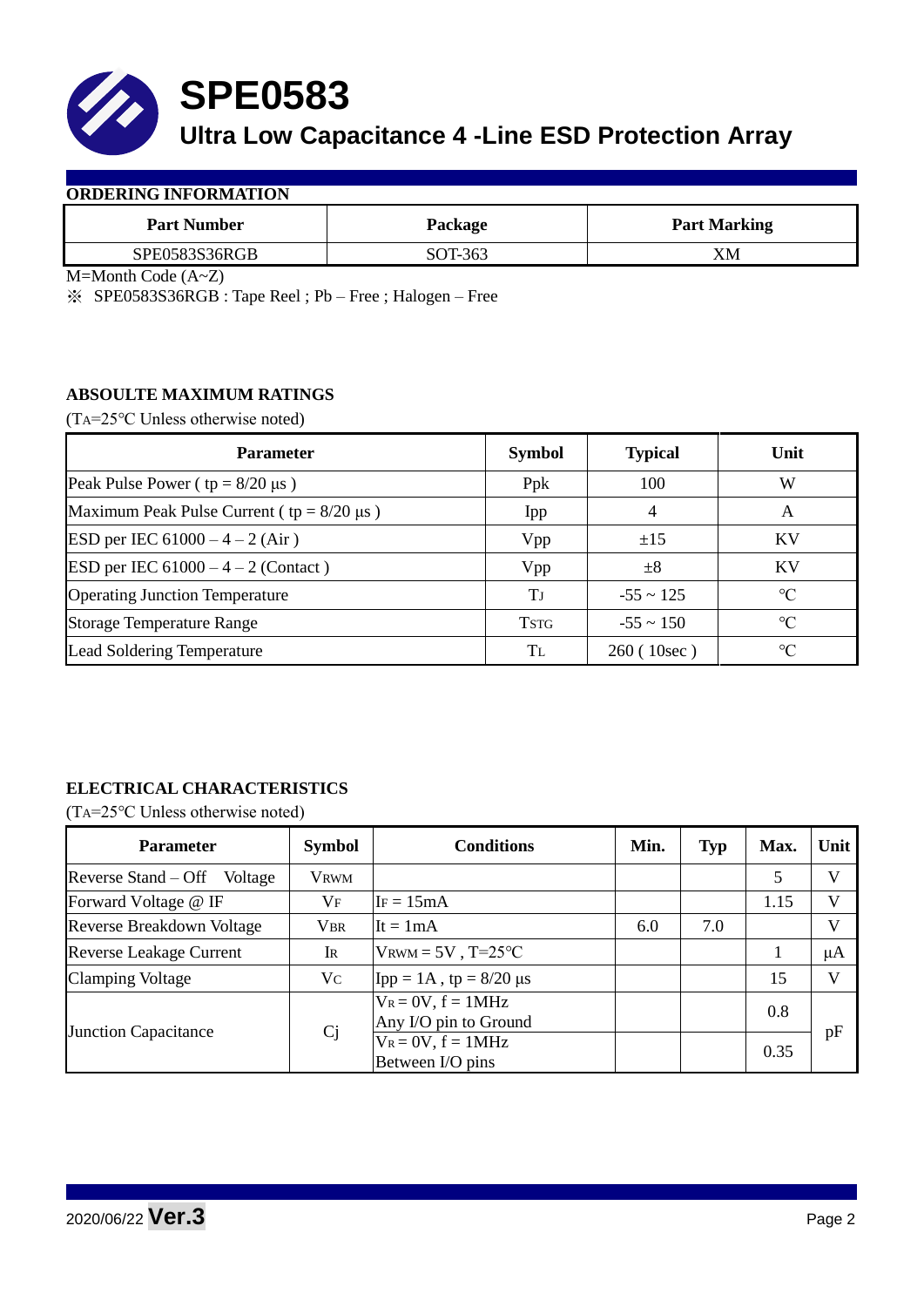**SPE0583 Ultra Low Capacitance 4 -Line ESD Protection Array**

### **TYPICAL CHARACTERISTICS**



**Clamping Voltage vs. Peak Pulse Current** 



110 100  $90^{\circ}$ % of Rated Power or lpp 80  $70$  $_{60}$ 50  $40\,$  $30\,$  $\overline{20}$  $10$  $\mathbf 0$ 25  $\mathbf 0$ 50 75 100 125 150 Ambient Temperature -  $T_A(^oC)$ 

**Power Derating Curve** 

Forward Voltage vs. Forward Current

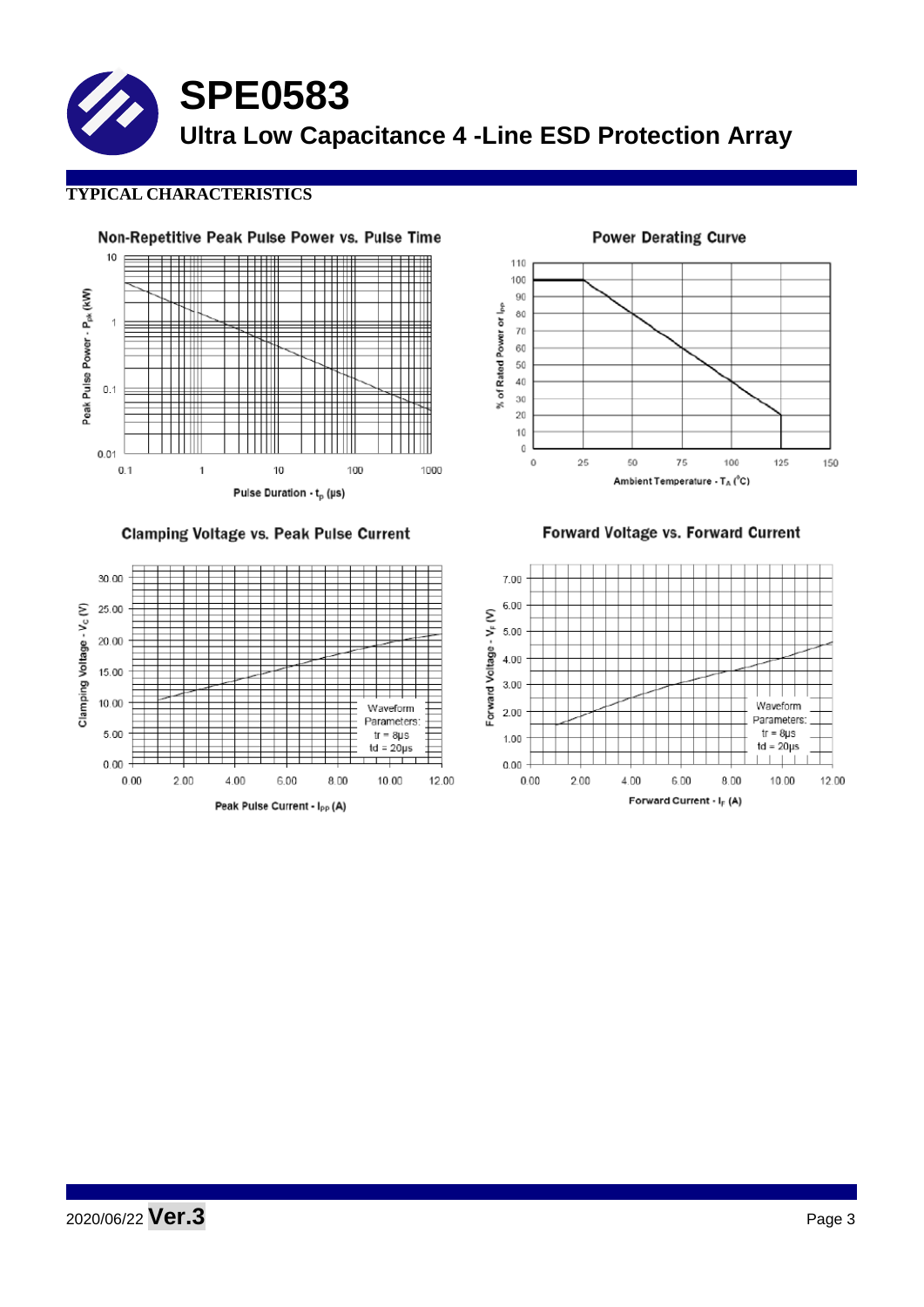

**SPE0583**

**Ultra Low Capacitance 4 -Line ESD Protection Array**

#### **APPLICATION NOTE**

#### **SPE0583 Device Connection for Protection of Four Data Lines**

This device is designed to protect data lines by clamping them to a fixed reference. When the voltage on the protected line exceeds the reference voltage the steering diodes are forward biased, conducting the transient current away from the sensitive circuitry. Data lines are connected at pins 1, 3, 4 and 6. Pin 2 should be connected directly to a ground plane. The path length is kept as short as possible to minimize parasitic inductance. The positive reference is connected at pin 5. The options for connecting the positive reference are as follows:

1. To protect data lines and the power line, connect pin 5 directly to the positive supply rail (VCC). In this configuration the data lines are referenced to the supply voltage. The internal TVS diode prevents over-voltage on the supply rail.

2. In applications where the supply rail does not exit the system, the internal TVS may be used as the reference. In this case, pin 5 is not connected. The steering diodes will begin to conduct when the voltage on the protected line exceeds the working voltage of the TVS (plus one diode drop).

3. In applications where complete supply isolation is desired, the internal TVS is again used as the reference and VCC is connected to one of the I/O inputs. An example of this configuration is the protection of a SIM port. The Clock, Reset, I/O, and VCC lines are connected at pins 1, 3, 4, and 6. Pin 2 is connected to ground and pin 5 is not connected.





Data Line Protection Using Internal **TVS Diode as reference** 

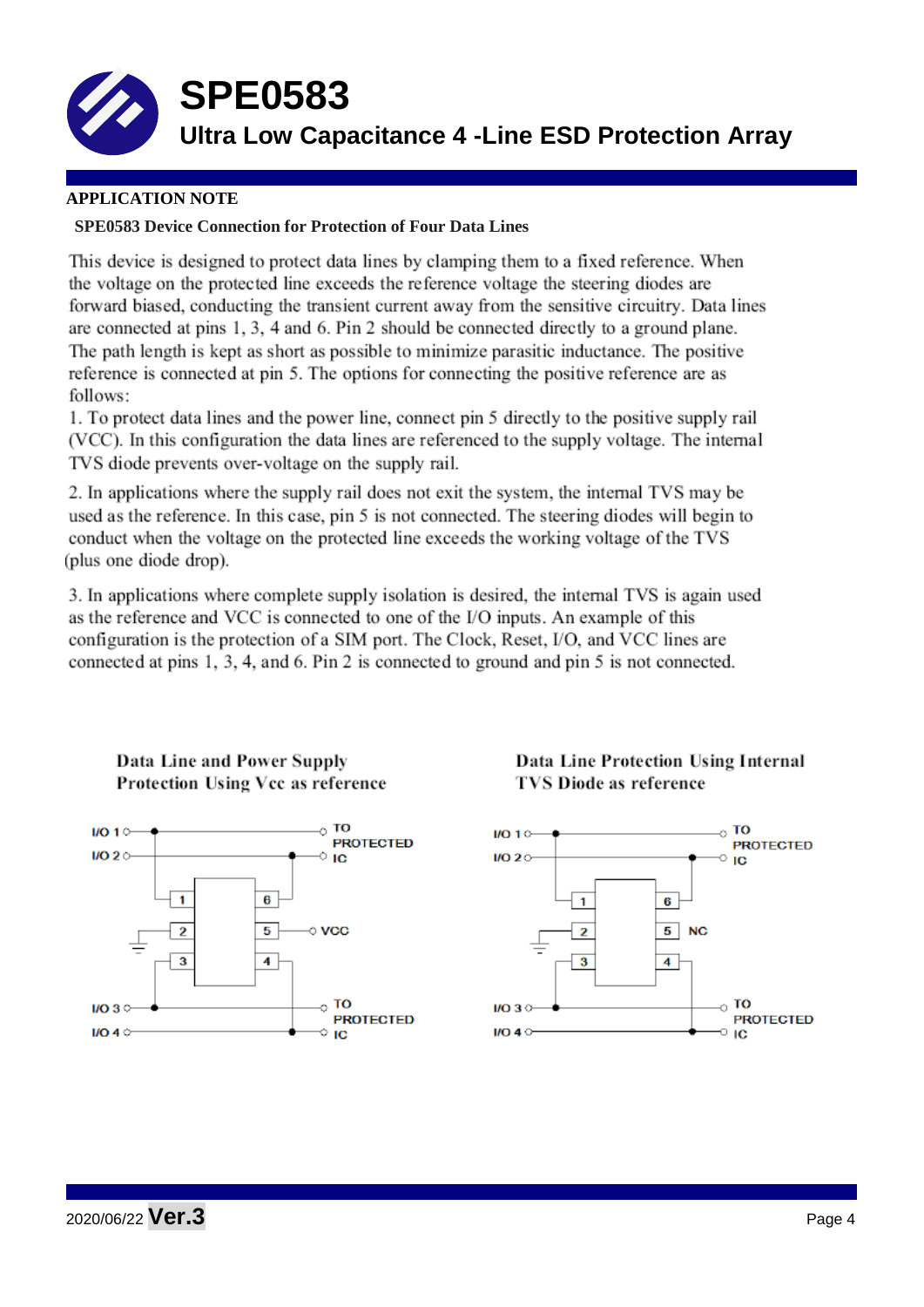

### **APPLICATION NOTE**

#### **SPE0583 Device Connection for USB Port**

**UPSTREAM USB PORT**